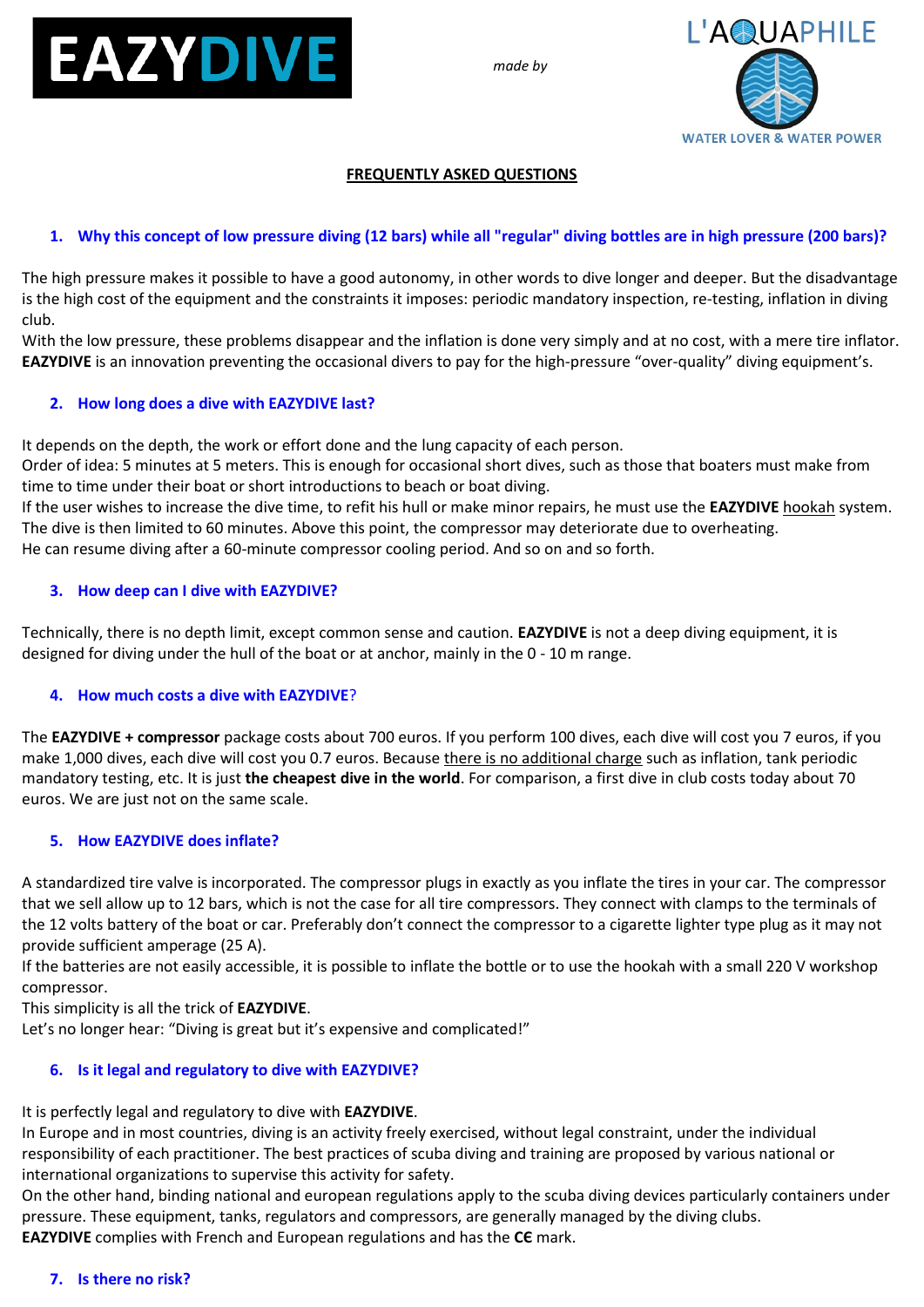**EAZYDIVE** is made for a very long term and risk-free use:

- The tank is inflated to 12 bar (PS) for a test pressure of 27 bar (PT)
- It is made of stainless steel, no corrosion even in seawater
- It is equipped with an overpressure valve set at 27 bar.
- The valve is equipped with a pressure gauge to check the air tank pressure.
- It is equipped with a shut-off valve to prevent leakage.

In short, in standard version it is more equipped than any other diving equipment in the world.

# **8. Is the compressor equipped with a filter, is compressed air in the cylinder polluted?**

The compressor we sell is oil-free, so there is no trace of oil in the air breathed. It is equipped with a dust filter.

The air in the tank is the ambient air sucked in by the compressor during inflation.

If this air is of good quality, the air breathed during the dive is of course also of good quality.

Without going into complicated explanations, the harmfulness of certain air pollutants such as carbon dioxide is reinforced by the higher pressure to which they are subjected during the dive, since the ambient pressure increases with depth. But **EAZYDIVE** is not made for deep nor long dives, so this risk of poisoning does not actually exist. A little headache during the dive (symptom of a partial CO2 pressure a little too high) ? 3 small fins impulsions up and you reach the surface, breathing the outside air.

When inflating, absolutely avoid the proximity of an engine exhaust, smoke and suspicious odors. If the air intake is healthy, if the inflation is done on the seashore for example, the air contained in **EAZYDIVE** will largely verify the standard in this matter: European Standard EN 12021.

# **9. What is the lifetime of EAZYDIVE?**

Formally, there is no such thing. The inflation valve is easy to change. The regulator can be revised or changed. It is a "second stage" or standard medium pressure regulator for scuba diving.

To increase the longevity of **EAZYDIVE**, rinse with fresh water after each use in seawater, leaving the equipment in its bag. **EAZYDIVE** has a stainless steel tank, of "sea water" quality.

It is delivered with a kit of seals and spare valves for years of use.

### **10. What is EAZYDIVE servicing?**

**EAZYDIVE** requires virtually no maintenance. To ensure a long life, rinse it after a stay in sea water.

The inflation valve is a standard tire valve in stainless steel or plated brass. It can be changed by unscrewing it. The shell of the valve (this is the small valve screwed inside the tire valve) is standard and can be changed at any tire dealer in the world. A kit of spare parts: 2 spare shells, O rings and tire valve caps, are supplied with the **EAZYDIVE** kit.

Some condensation may remain in your **EAZYDIVE**. After each season, unscrew the valve by hand, turn the container over to empty it, eventually let it evaporate few hours, then screw the valve back in again.

### **11. What are the precautions for use?**

Even under limited circumstances, the practice of scuba diving requires basic training, medical fitness and a good physical condition. For your first dives, never dive alone, but accompanied by a competent person. It is not advisable to dive children under 12 and if they are not already good swimmers. Refer to the safety rules for scuba diving including:

- To make a good dive, you must have a zero weight in water, this is called "weighing". Do it at a place where you have foot, in order to properly adjust the weights of your belt. You can possibly slide the lead weights into the **EAZYDIVE** bag, if you do not have a proper belt.
- Do not go down too fast and **balance your eardrums every 2 or 3 m**.
- **Never block the air in your lungs as you go up**, you may be at risk of a pulmonary overpressure. There is **no risk of decompression** with **EAZYDIVE**. The time and depth of use do not allow it.
- Do not go up too fast: 17 meters/minute is the recommended ascent rate. As an indication, it is the speed of ascent of small air bubbles.
- **Always be equipped with mask, fins, snorkel** for going in the water.
- Calm and slow are recommended under water.
- Use it regularly, keeping a good training is the best security.